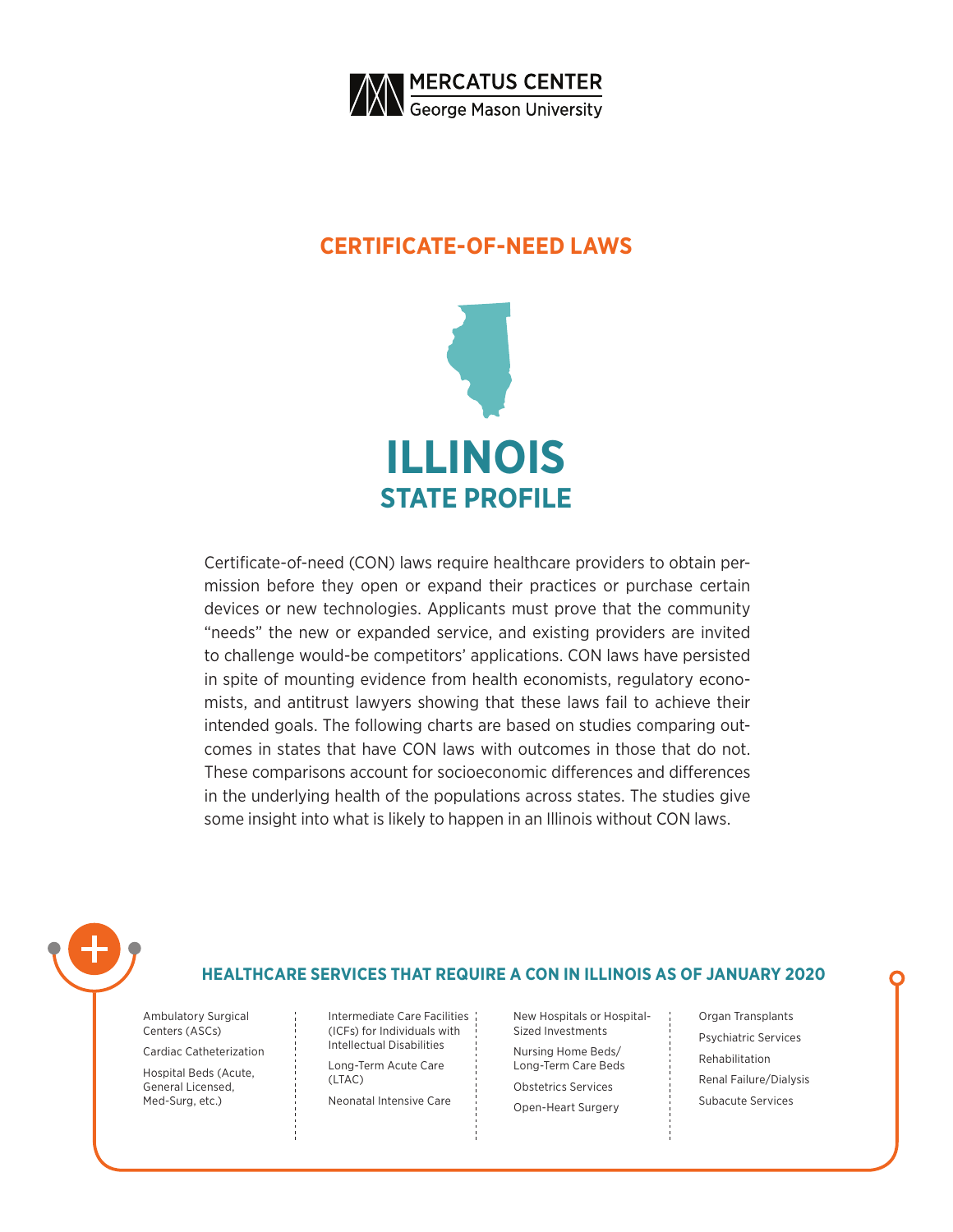## **SPENDING**

Research finds that CON laws are associated with higher healthcare spending per capita and higher physician spending per capita.

#### Estimated changes in annual per capita healthcare spending patterns in Illinois without CON



# **ACCESS**

Comparing rural areas in CON states with rural areas in non-CON states, research finds that the presence of a CON program is associated with fewer rural hospitals. A subset of CON states specifically regulate the entry of ambulatory surgical centers (ASCs), which provide healthcare services and compete with traditional hospitals. These states have fewer rural ASCs.

Research also finds that states with CON programs have fewer hospitals in general (in rural and nonrural areas alike), and states with ASC-specific CON regulations have fewer ASCs in general.

#### Estimated changes in access to healthcare facilities in Illinois without CON



RURAL FACILITIES

2.0

2.3

Sources: James Bailey, "Can Health Spending Be Reined In through Supply Constraints? An Evaluation of Certificate-of-Need Laws" (Mercatus Working Paper, Mercatus Center at George Mason University, Arlington, VA, 2016); Thomas Stratmann and Christopher Koopman, "Entry Regulation and Rural Health Care: Certificate-of-Need Laws, Ambulatory Surgical Centers, and Community Hospitals" (Mercatus Working Paper, Mercatus Center at George Mason University, Arlington, VA, 2016).